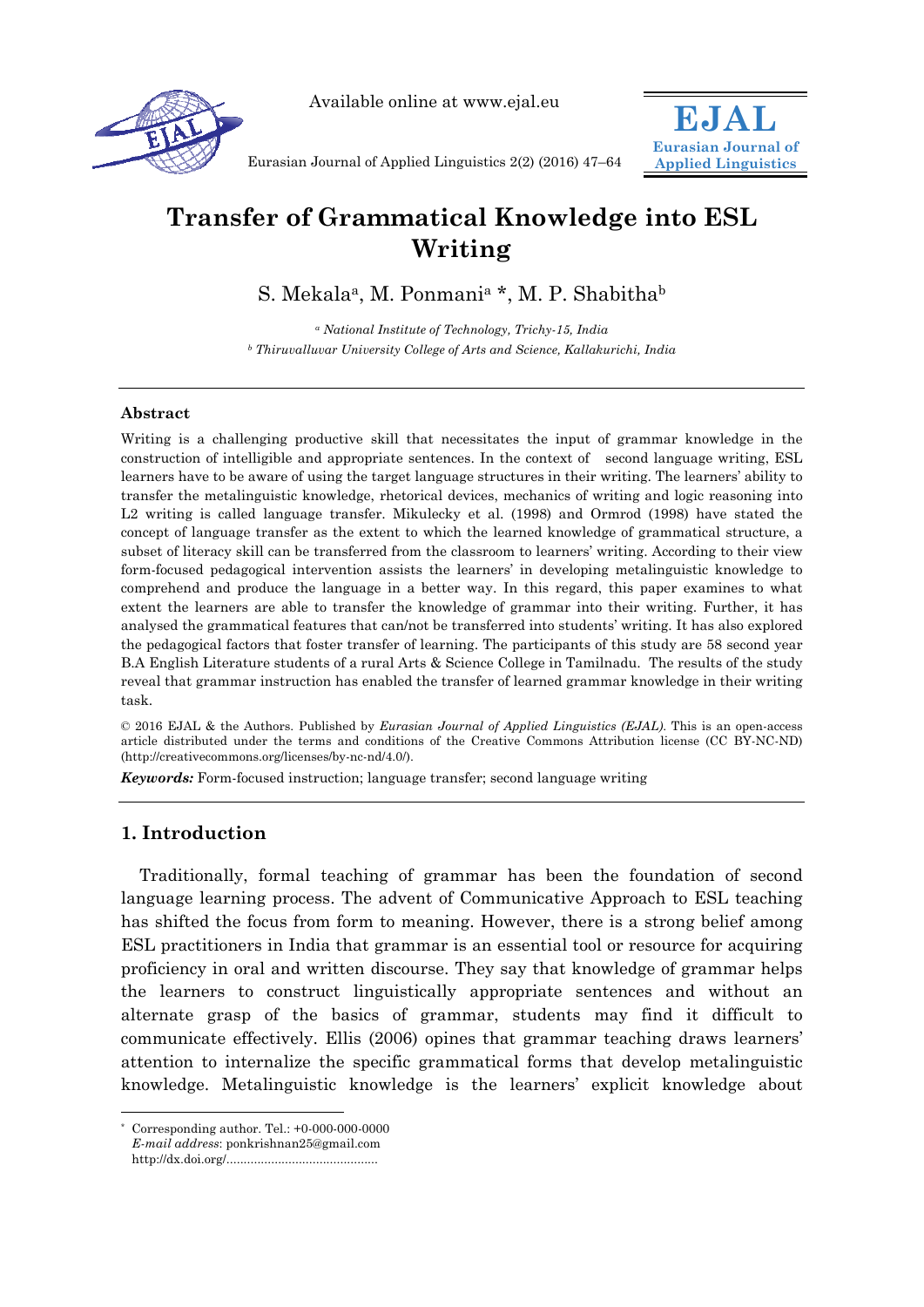language (Alderson et al., 1997; Bialystok, 1979; Elder et al., 1999; Ellis, 2004). Explicit knowledge is declarative or conscious knowledge that assists the learners to comprehend and produce the language in a better way (Hulstijn, 2005). Nevertheless, Krashen (1982) argues that it is impossible for formal, consciously-held, rule-oriented knowledge to become accessible and available for spontaneous use. On the other hand, proponents of grammar teaching (Celce-Murcia, 1991, 1992; Larsen-Freeman, 1991) suggest that formal instruction helps learners to access the language competently through practice. Though form-focused instruction attempts to increase the learners' level of accuracy in language use, the debate has not been resolved empirically so far. This paper examines the impact of form-focused instruction with reference to the writing skill. In addition, it analyses to what extent the learners are able to transfer the grammatical forms in their writing.

## **2. Transfer of learning in second language acquisition**

The ability to use the declarative knowledge in writing beyond the classroom is an essential skill for ESL learners; such potential to transfer the grammatical knowledge to their writing is known as language transfer. In the psychological perspective, the term transfer refers to the use of previously learned knowledge in all contexts (Odlin, 1989). The grammatical knowledge obtained through formal instruction normally should lead to an ability to use such knowledge in communicative contexts. According to Ellis (1993), consciously-held knowledge of second language can become automatically accessed language. His weak interface position reveals that learners' explicit/declarative knowledge of L2 can become implicit knowledge through grammar instruction. Then, this implicit knowledge can become procedural knowledge through communicative practice; i.e., the learners attain an intuitive ability to use the language in all contexts. Long (1983) and Pica (1983) have suggested that grammar instruction could yield fast learning and increase accuracy among L2 learners. Doughty (1991) opined that form-focused instruction has lasting effect on the learners' output and it enables the learners to use the metalinguistic knowledge proficiently in new contexts. In this regard, it is believed that transfer in language learning may facilitate the learners to build a bridge between their knowledge of grammar and use of it in real life contexts.

## **3. Theoretical perspectives on language transfer**

 Transfer is a way to connect learning and performance in educational context. When the learners fail to link their learned knowledge in their writing, then there exists a gap. The transfer of learning can occur in different ways. The most common way of transfer is positive and negative transfer. When the learners' previous learning facilitates to improve their performance in new learning context, then it is said to be positive transfer. It implies that there is no significant difference in the learning context. On the other hand, when the learners' previous learning impedes their performance in the new learning context, then negative transfer occurs. It implies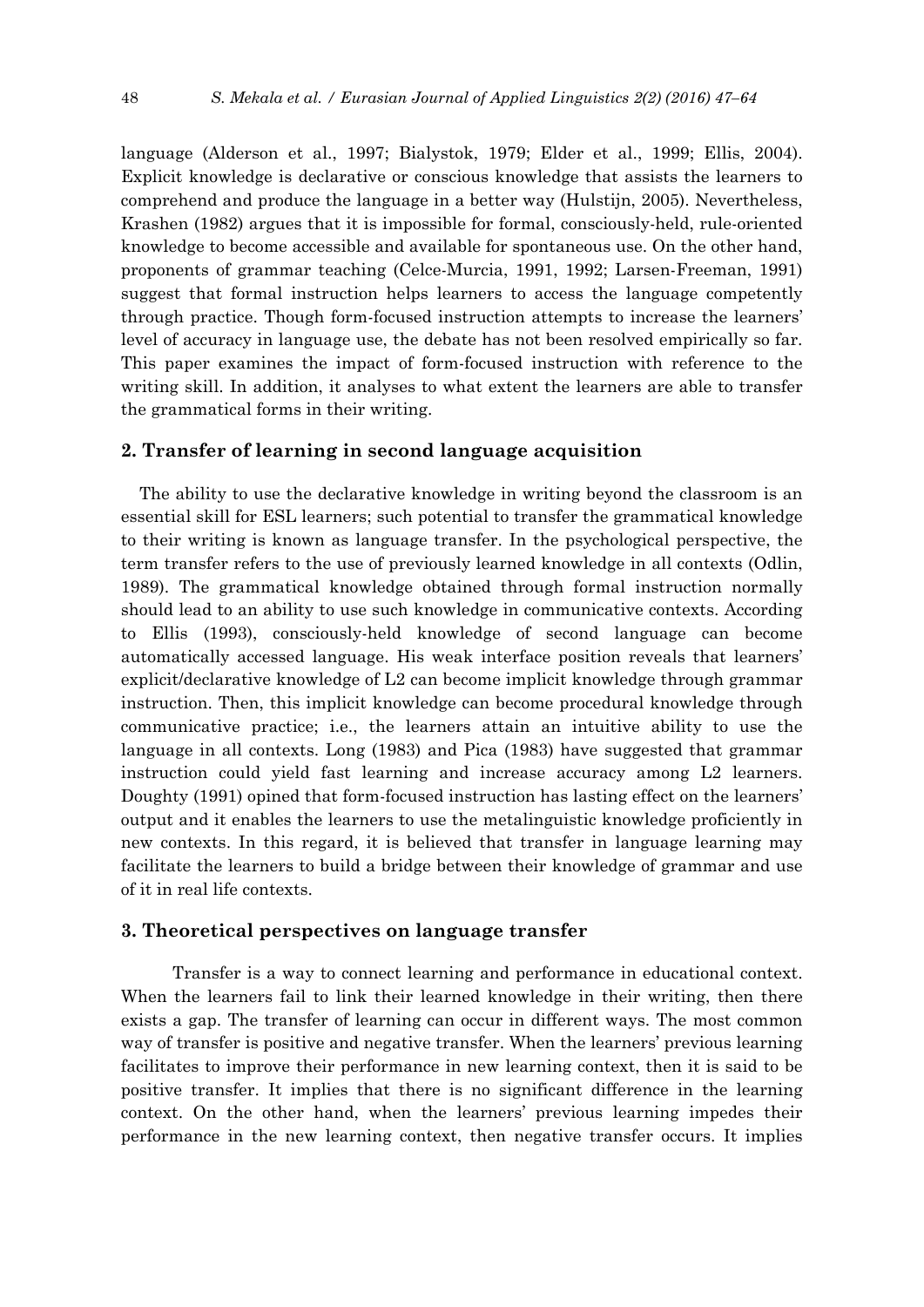that learners have generalized their previously learned knowledge in their current learning process. The process of positive and negative transfer can be differentiated using near and far transfer (Marton, 2006; Barnett and Ceci, 2002; Perkins and Salomon, 1996; & Detterman, 1993). Near transfer occurs when the learners' new learning situation is similar to the previous learning situation. Far transfer is a reverse process of near transfer. It occurs when the new learning situation totally contradicts with the previous learning situation. Further, Perkins and Salomon (1996) have used the term low road transfer and high road transfer instead of positive and negative transfer. In addition to this, Detterman (1993) has distinguished the specific and non-specific/general transfer on the basis of transferring the content and skills from previous learning to the new learning context. Apart from these ways of transfer, Haskell (2001) has developed a typology of transfer levels on the basis of similarity and dissimilarity in learning situations.

Table 1. Typology of transfer levels (adapted from Haskell, 2001)

| Level          | Name                  | <b>Transfer Description</b>                                                                                                                       |
|----------------|-----------------------|---------------------------------------------------------------------------------------------------------------------------------------------------|
| 1              | Non-specific transfer | This refers to all learning all learning has been connected to past<br>learning                                                                   |
| $\overline{2}$ | Application transfer  | Applying what one has learned to a specific situation                                                                                             |
| 3              | Context transfer      | Applying what one has learned to a slightly different situation (e.g.,<br>recognising something in one context and then in another)               |
| 4              | Near transfer         | Transferring to new situations that are closely similar (e.g., learning<br>a skill and then using part of that learning to develop another skill) |
| 5              | Far transfer          | Applying learning to situations that are quite dissimilar                                                                                         |
| 6              | Creative transfer     | In the interaction between the new and old situation something new<br>is created                                                                  |

Haskell (2001) defined transfer of learning as 'our use of past learning when learning something new and the application of that learning to both similar and new situations'. According to him, learning and transfer are inextricably intertwined in the educational settings and transfer is crucial in learning. Knowles (1970) stated that one of the key principles of adult learning was the application of that learning to the real world. It is believed that all learning is transferable to new situations but the way and the level of transfer may vary from person to person and situation to situation.

## **4. Factors influencing transfer**

 Educational psychologists like Detterman and Sternberg (1993) suggest that certain conditions are necessary to transfer the knowledge from one context to another context. Ormrod (1998) conducted a research to improve the efficiency in transfer of learning and found a number of factors influencing the language transfer. They are:

- (i) Instruction time
- (ii) Extent to which learning is meaningful rather than rote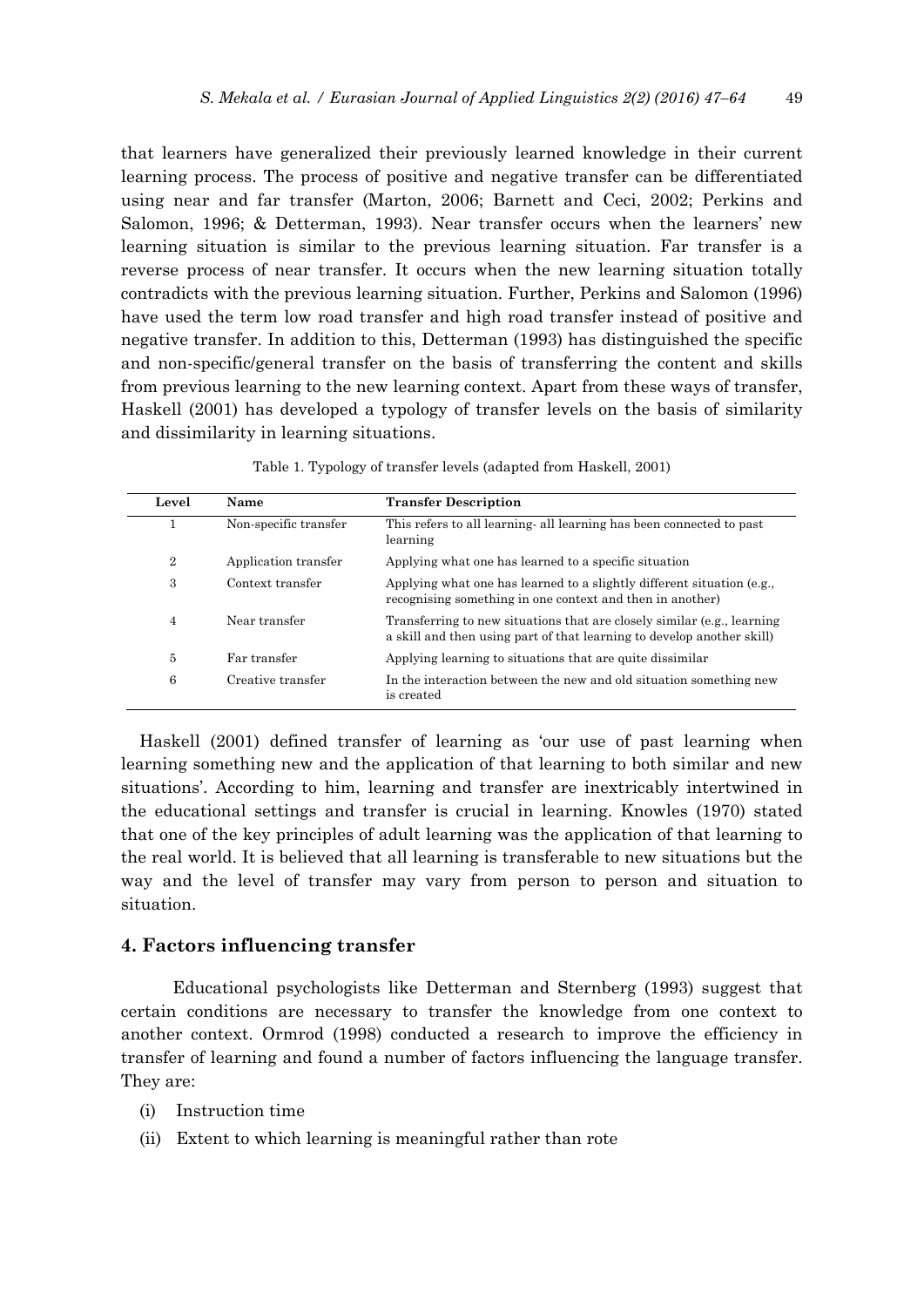- (iii) Extent to which principles rather than facts are learned
- (iv) Variety of examples and opportunities for practice
- (v) Degree of similarity between two situations
- (vi) Duration between two topics
- (vii) Extent to which information is seen as context

Further, while considering the transfer of grammar knowledge in writing, it is indicated that the following factors may foster the transfer of language:

- (i) The level of exposure to grammar
- (ii) The need of worksheets
- (iii) The ability to transfer the grammatical structures
- (iv) The learners' social background

## **5. Need for the present study**

In the globalized scenario, English language has taken the lead to establish itself as medium of communication in every field. It has become a necessary pre-requisite to use English efficiently in academic and occupational zone. Especially, at the tertiary level the learners of English major are expected to be proficient in English and are supposed to express their thoughts and subject content in error free sentence structures. But in the context of rural Arts & Science Colleges in Tamilnadu, most of the students are incompetent in using their target language. To be more specific of their educational background, students who study through the regional medium of instruction begin to learn English from III standard. They learn English as second language till their higher secondary level of education. In most of the schools, English is taught as a subject rather than a language and the outcome of language learning is tested only through writing. As the learners do not have confidence in constructing their own sentences in English, they memorize the content from their text book or teacher's notes and write their examinations. They are able to get through the examination with high, average or just pass score, but the ability to write grammatically correct sentences in English remains to be a question. When students of this language background choose to study English Literature, they find it difficult to construct grammatically correct sentences in their writing. It is presumed that English major students should possess the ability to connect the grammar and language patterns to the wider purpose of communication. Apart from this, 81% of students have answered in the questionnaire that they have planned to become a teacher after completing B.A English Literature course. When the learners are incapable to write or speak proficiently in English, they will not be able to transfer their language skills at their respective workplace. So, transfer of grammar knowledge in writing is essential to improve and facilitate future learning. Research conducted since early 1960s show that grammar instruction is considered as a separate entity from written instruction and that does not improve students' writing competence (Braddock et al., 1963 & Hillocks, 1986). Further, there are limited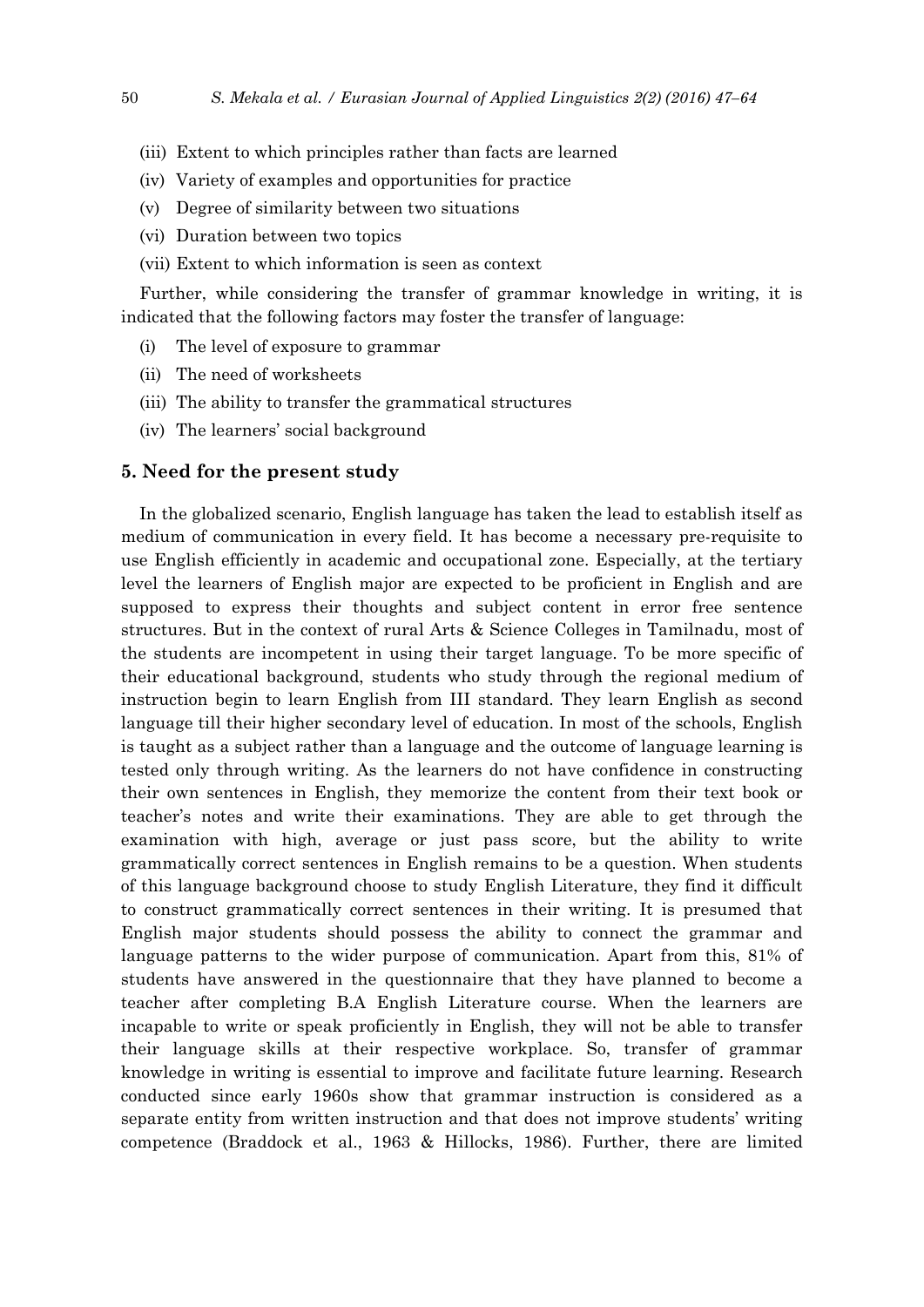quantitative studies investigating English major students' ability to transfer the grammar knowledge they learned into their writing. In this regard, it is necessary to examine to what extent grammatical structures can be transferred into their writing and the factors that facilitate the transfer of learning.

## **6. Research questions**

- 1. Are students able to transfer grammar structures they learned into their writing? If so, to what extent they are able to transfer their knowledge of grammar in writing?
- 2. What are the grammatical features that can (or cannot) be transferred in their writing?
- 3. What are the factors that promote students' transfer of grammar knowledge in their writing?

## **7. Methodology**

#### *7.1. Participants*

 The study was conducted with 58 second year B.A English Literature students of Sri Bharathi Arts & Science College for Women, Pudukkottai. A paper on Grammar and Usage is prescribed in their fourth semester. In the semester examination their grammatical proficiency is tested for 60 out of 75 marks through grammar in discrete items and discourse writing. The pass percentage in the semester examination is very low ranging from 15 to 20 out of 60 students in a class every year. As most of the students hail from rural background and had regional medium of instruction till their higher secondary education, their proficiency in writing was below average and required improvement. In addition, Sri Bharathi Arts & Science College for Women has an administrative body addressing the needs of improving the proficiency in English and was proactive in providing the necessary support to conduct this experimental study with their students. Further, it is essential for B.A English Literature students to employ the language proficiently in their academic and social career. So, the study was carried out with fourth semester B.A English Literature students as a regular course of the study.

## *7.2. Tools used in the study*

#### *7.2.1. Pre-study questionnaire*

 Pre-study questionnaire was used as a basic research instrument to know the students' awareness on the type of grammatical errors they would commit in their writings with respect to tense, articles, prepositions and concord. The specific intention of the questionnaire was to know whether they believed that their knowledge of grammar would help them to be accurate in their writing. In addition, it is used to obtain the students' demographic and academic details.

## *7.2.2. Pre-task*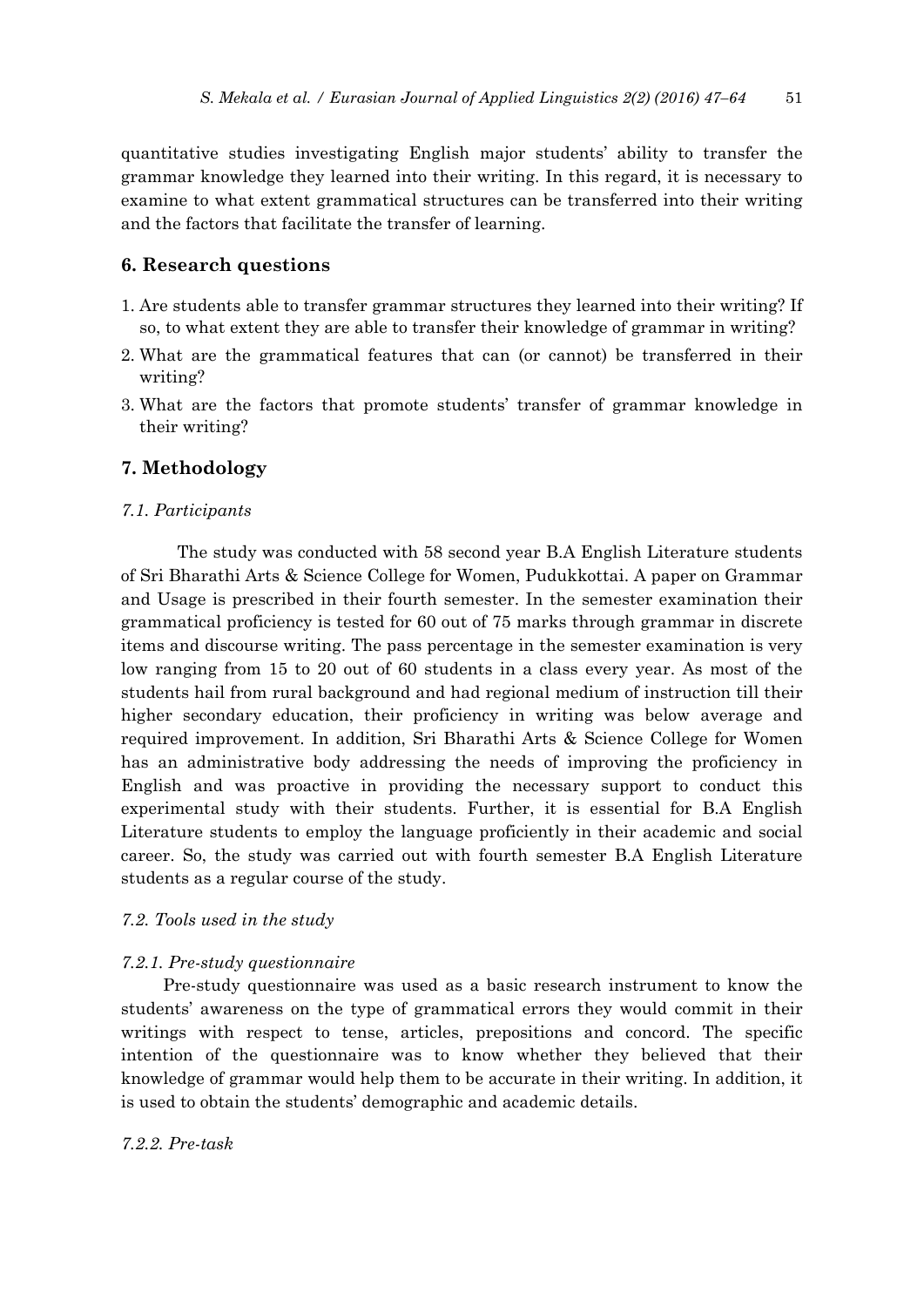Error-free writing is a significant assessment factor for students majoring in English Literature, but then most of the time it results as an impediment for second language learners. In academic and workplace settings second language proficiency is evaluated on the basis of grammar and usage. The ability to produce well-formed sentences is essential for second language writers. In this regard, pre-writing task was assigned to the students' to know the area of difficulty in writing a paragraph with respect to grammatical aspects. Further, it was intended to know whether wrong sentence construction obstructed their writing process.

#### *7.2.3. Worksheets*

 Gap-fill exercises in each grammatical aspect were administered to the students. They were asked to write the appropriate grammatical item in the blanks and the questions in the worksheets were set in a graded structure catering to the comprehending level of the students. The number of worksheets for each grammatical feature was decided on the basis of students' performance in each worksheet. Four worksheets were given for tense and prepositions respectively and two worksheets were given for articles and concord respectively. The worksheets were administered to assess their comprehension in each grammatical item and make them aware of their errors.

#### *7.2.4. Post-task*

 Knapp and Watkins (1994) claimed that knowledge of grammar by a writer should shift language use from the implicit and unconscious to a conscious manipulation of language and choice of appropriate texts. In addition to this, the success of second language learning lies, in how far the learners were able to transfer the metalinguistic knowledge to their writing. In this regard, post writing task was assigned to assess how far the students were able to write error free sentences in English.

## *7.2.5. Post-study questionnaire*

 Post-study questionnaire was also administered to know whether the study had facilitated the students to achieve the requisite proficiency in writing skill. The knowledge of grammar would help the learners to write with accuracy and clear exposition. In this respect, post-study questionnaire sought to find out how far the students were able to use the grammatical features in their writing after the course. The students were asked to rate their meta-knowledge in the grammatical components such as tense, articles, preposition and concord ranging from excellent to poor options.

## **8. Implementation**

In this study, a schedule of 12 classes with 1 hour duration spread over a period of four weeks was conducted to improve the writing proficiency of the learners. The students were required to attend the class regularly. It is believed that continuous noticing of errors would enable the learners to write error-free sentences. In the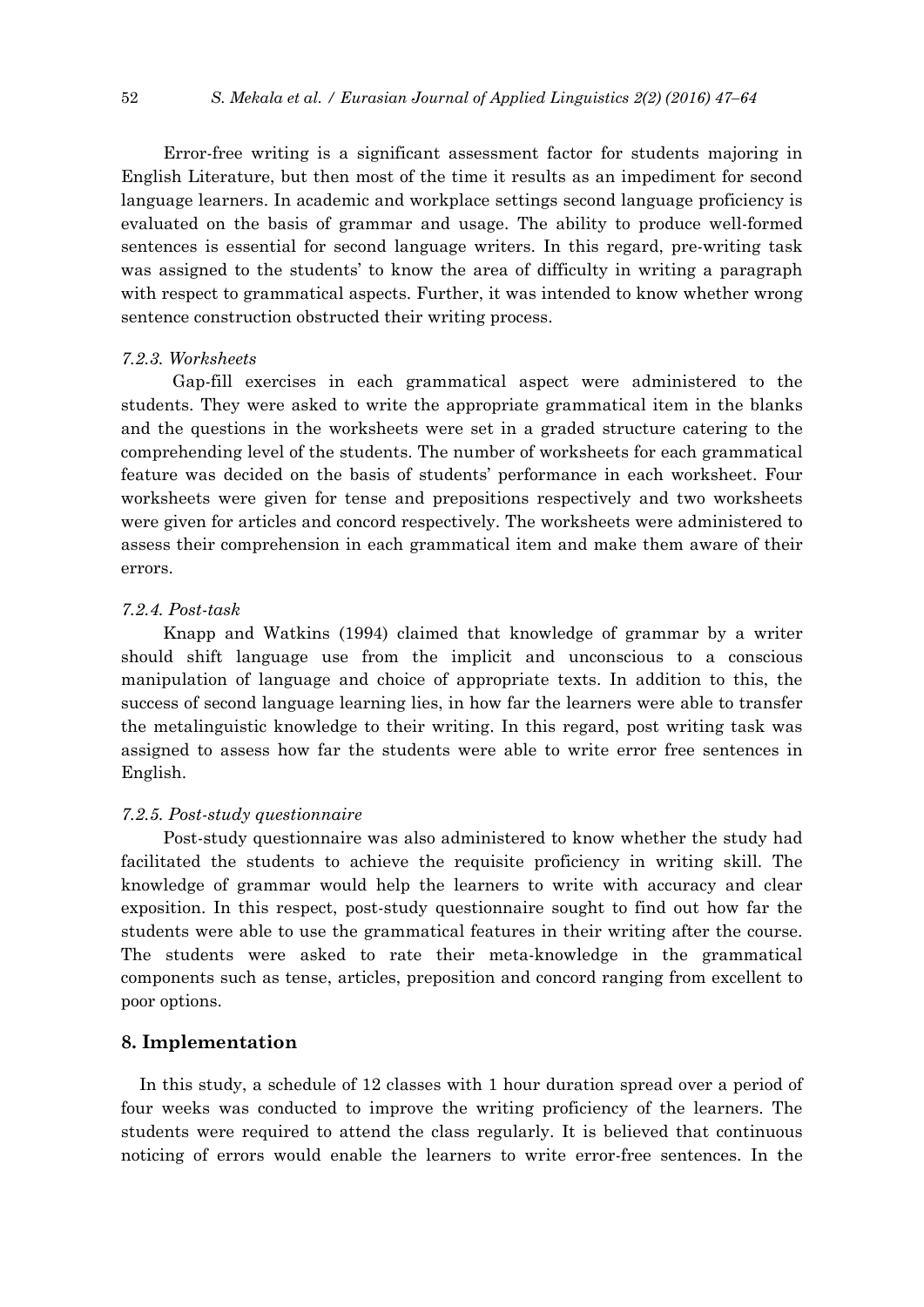initial class the students were asked to write 150 words on the topic 'The Subject I Like Most' in order to examine their ability to employ the appropriate grammatical forms in writing. The type of grammatical error and its occurrences were categorized. The frequency and percentage of errors were also calculated. It was observed in this study that preposition, tense, concord and articles were the high frequency errors. So in the first week, the study concentrated on preposition which was ranking highest in the frequency of errors committed in students' writing. A handout comprising pictorial representations was used to instruct on preposition with reference to time, place and action. Twenty minutes were given for the students to go through handouts. Then, the instructor interacted with the students regarding the usage of preposition in sentences and worksheet consisting of gap-fill exercises was administered. The corrected worksheets were distributed to the students and explicit written corrective feedback was given to make the students' consciously aware of their errors. The facilitator also gave the general oral feedback on the common prepositional error committed by the students' in the worksheets and clarified the doubts raised by some students. When the students had shown considerable improvement in employing the appropriate preposition in the fourth worksheet Tense and aspect was introduced through group task. The learners were divided into eight groups and they were made to identify and discuss about the usage of verb tense in the given paragraphs. The facilitator distributed a handout comprising rules for tense and aspect with illustrations. The students discussed on the usage of correct tense and aspect in the given sentences with their peers and clarified some of their doubts in using verb tenses with the facilitator. Worksheets consisting of gap-fill exercises were administered to assess their performance in tenses. Then, concord and articles rules were explained with illustrations. Students were asked to form sentences for each instructed grammatical feature and their ability to use it in the given context were examined through gap-fill exercises. Eventually, the students were assigned to write on a topic "A Memorable Day in My Life" in about 150 words to examine the learners' ability to transfer the knowledge of grammar in continuous writing. The type of grammatical errors were analysed after pedagogical intervention to consolidate the level of improvement in the writing proficiency.

## **9. Data analysis**

After evaluating the first task a total of 2037 errors were identified in the students' scripts and they were categorized into 19 error types.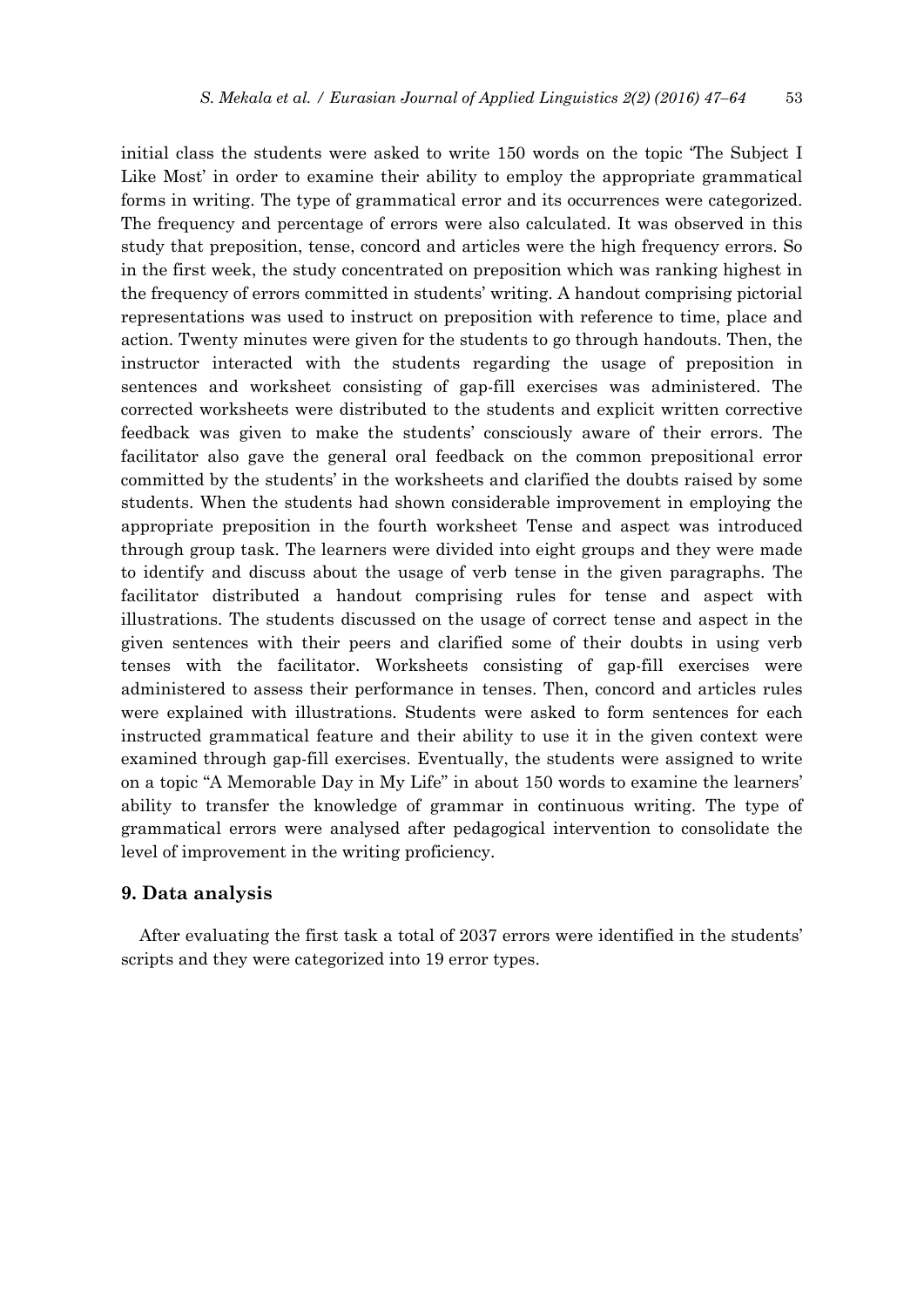| S. No          | Type of Error             | Frequency of Errors | Percentage% |
|----------------|---------------------------|---------------------|-------------|
| $\mathbf{1}$   | Preposition               | 448                 | 21.99%      |
| $\overline{2}$ | Verb Tense                | 312                 | 15.32%      |
| 3              | Articles                  | 260                 | 12.76%      |
| $\overline{4}$ | Concord                   | 246                 | 12.08%      |
| 5              | Spelling                  | 191                 | 9.38%       |
| 6              | Capitalization            | 138                 | 6.77%       |
| 7              | Pronoun                   | 118                 | 5.79%       |
| 8              | Punctuation               | 59                  | 2.90%       |
| 9              | Adverb                    | 49                  | 2.41%       |
| 10             | <b>Fragment Sentences</b> | 43                  | 2.11%       |
| 11             | Singular Plural           | 34                  | 1.67%       |
| 12             | Adjective                 | 33                  | 1.62%       |
| 13             | Conjunction               | 30                  | 1.47%       |
| 14             | Noun                      | 25                  | 1.23%       |
| 15             | Determiner                | 22                  | 1.08%       |
| 16             | Word Choice               | 14                  | 0.69%       |
| 17             | Word Order                | 8                   | 0.39%       |
| 18             | Abbreviation              | 6                   | 0.29%       |
| 19             | Ordinal Number            | 1                   | 0.05%       |
|                | Total                     | 2037                | 100%        |

Table 2. Errors Found in Discourse Writing (Pre-Task)

Table 2 shows the frequency and percentage of each error type in a hierarchy of descending order. It was observed from table 1 that the major four errors (prepositions, verb tense, articles and concord) make up to 62% of the total and they were the commonly made frequent errors. The next group of errors comprising Spelling, Capitalization, Pronoun, Punctuation, Adverb, Fragment Sentences, Singular Plural, Adjective, Conjunction, Noun and Determiner together constitute 36% of the total errors. The last group of errors such as Word Choice, Word Order, Abbreviation and Ordinal Number form a minimum 2% of the total errors.

#### *9.1. Prepositions*

The highest number of errors in this study had occurred in prepositions. There were 448 errors accounting to 21.99% of the total number of errors. The students either omitted prepositions or added unnecessary prepositions due to ignorance of rule restrictions.

| Worksheets     | No. of Students | Total Errors | Mean    | Std. Deviation |
|----------------|-----------------|--------------|---------|----------------|
| W1             | 49              | 1326         | 27.0612 | 2.64109        |
| W <sub>2</sub> | 38              | 924          | 24.3158 | 3.66212        |
| W <sub>3</sub> | 51              | 849          | 16.6471 | 3.83575        |
| W4             | 45              | 684          | 15.2000 | 2.06265        |

Table 3. Mean for Students' Worksheets in Prepositions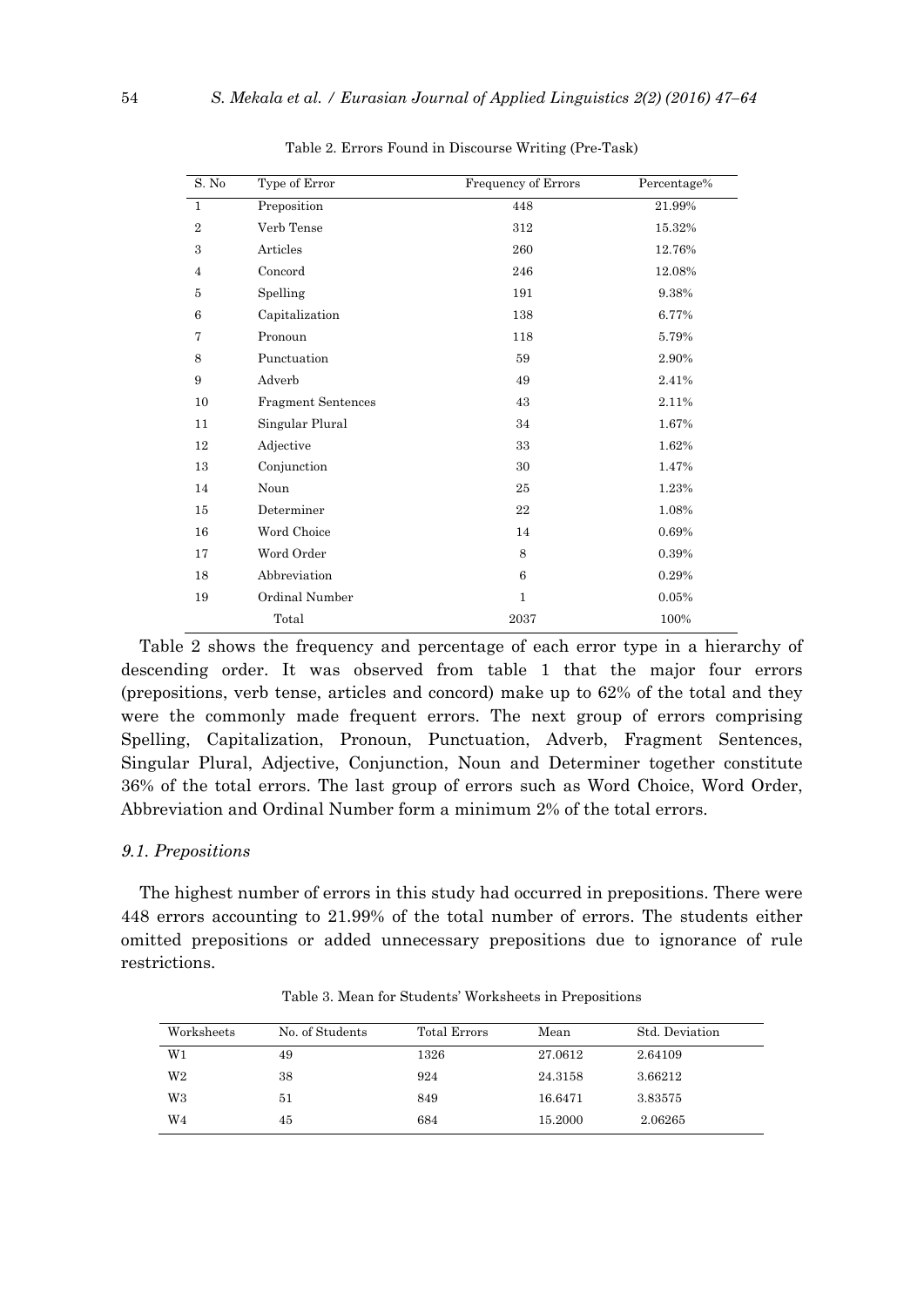Table 3 shows the students' gradual improvement in using appropriate prepositions in the given gap-fill exercises. The mean values of four worksheets imply that the pedagogical intervention has facilitated the students' to be aware of the prepositional usage.

#### *9.2. Verb tense*

Errors in the use of verb tense and form were ranked second after prepositions. There were 312 errors estimating 15.32% of the total errors. Students had committed errors in using the verb form of simple past tense, past perfect tense and future tense. In addition, they had confusion in using auxiliary verbs. These errors indicated that the students had miscomprehended or overgeneralized the usage of verb forms. Celce-Murcia and Larsen-Freeman (1999) had reported in their study that second language learners misinterpret present perfect with simple past; past perfect with simple past; simple present with present progressive.

Table 4. Mean for Students' Worksheets in Verb Tenses

| Worksheets | No. of Students | Total Errors | Mean    | Std. Deviation |
|------------|-----------------|--------------|---------|----------------|
| W1         | 54              | 1425         | 26.3889 | 6.05140        |
| W2         | 50              | 583          | 11.6600 | 3.36009        |
| W3         | 35              | 478          | 13.6571 | 3.74121        |
| W4         | 48              | 446          | 9.2917  | 3.10770        |

Table 4 reveals the students' continuous development in applying the appropriate verb tense in the given worksheets. It indicates that group task and gap-fill worksheets have promoted the students to use correct verb tense in writing. But then, on comparing the prepositional errors with tenses, errors on verb tense persisted to some extent.

## *9.3. Articles*

The frequency of errors in articles was 260. They form 12.76% of the total number of errors. It was inferred that mother tongue interference had prevented the students to internalise English articles (definite & indefinite) in their writing. Celce-Murcia and Larsen-Freeman (1999) had claimed that second language learners find it difficult to learn articles, as their native language did not have articles or the way in which articles used were entirely different from the usage of English articles. So, explicit grammar instruction was followed to make students aware of linguistic dissimilarities in two languages.

| Worksheets     | No. of Students | Total Errors | Mean   | Std. Deviation |
|----------------|-----------------|--------------|--------|----------------|
| W1             | 50              | 432          | 8.6400 | 2.48883        |
| W <sub>2</sub> | 48              | 334          | 6.9583 | 2.95324        |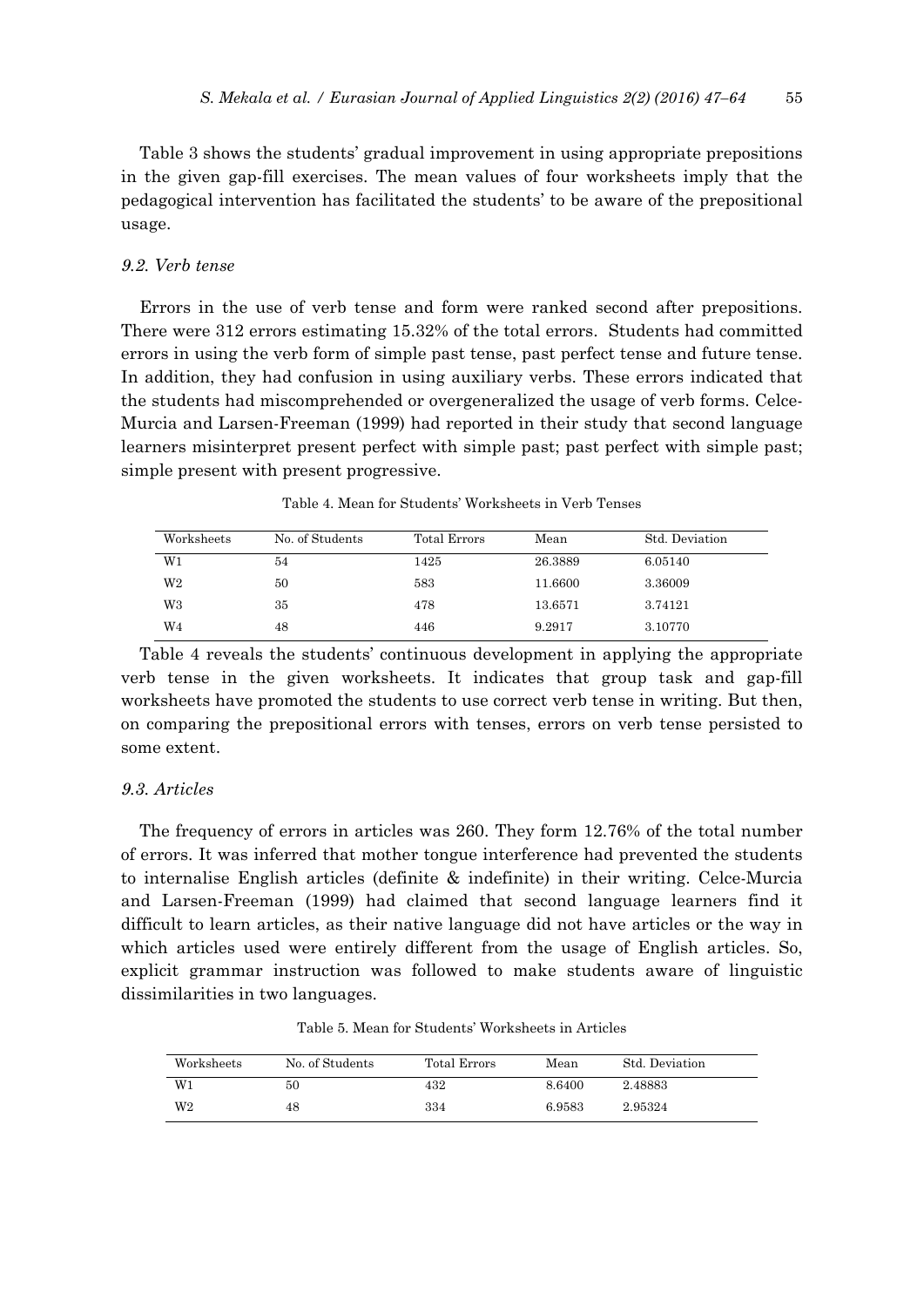The mean values of table 5 indicate that the errors in articles have reduced considerably. It suggests that the form focused instruction can contribute the students' knowledge in grammar.

#### *9.4. Concord*

The fourth most common error found in students' writing was subject-verb agreement. The total count of errors was 246. They constitute 12.08% of the total number of errors. Students committed errors in subject-verb agreement, as they lack a basic understanding in it. They had overgeneralized the plural by adding –s to the verb that follows and omitted the  $-s$  in the verb if the subject was singular. Hendrickson (1979) had stated that the most common errors in his study occurred in subject-verb agreement.

Table 6. Mean for Students' Worksheets in Concord

| Worksheets | No. of Students | Total Errors | Mean   | Std. Deviation |
|------------|-----------------|--------------|--------|----------------|
| W1         | 51              | 445          | 8.7255 | 3.09243        |
| W2         | 49              | 69           | 1.4082 | 0.57440        |

It is observed from the mean values of Table 6 that errors in concord have reduced drastically than the above mentioned grammatical features. It reinstates that pedagogical intervention had nurtured the learners' ability to use the metalinguistic structures appropriately.

#### *9.5. Analysis of errors after pedagogical intervention*

The exit level task was analysed to see whether the students were able to transfer the knowledge of grammar in their discourse writing. Though pedagogical intervention was focused on Prepositions, Verb Tense, Articles & Concord, the other errors in students' writing were also counted to examine their ability to transfer grammatical knowledge in their discourse writing.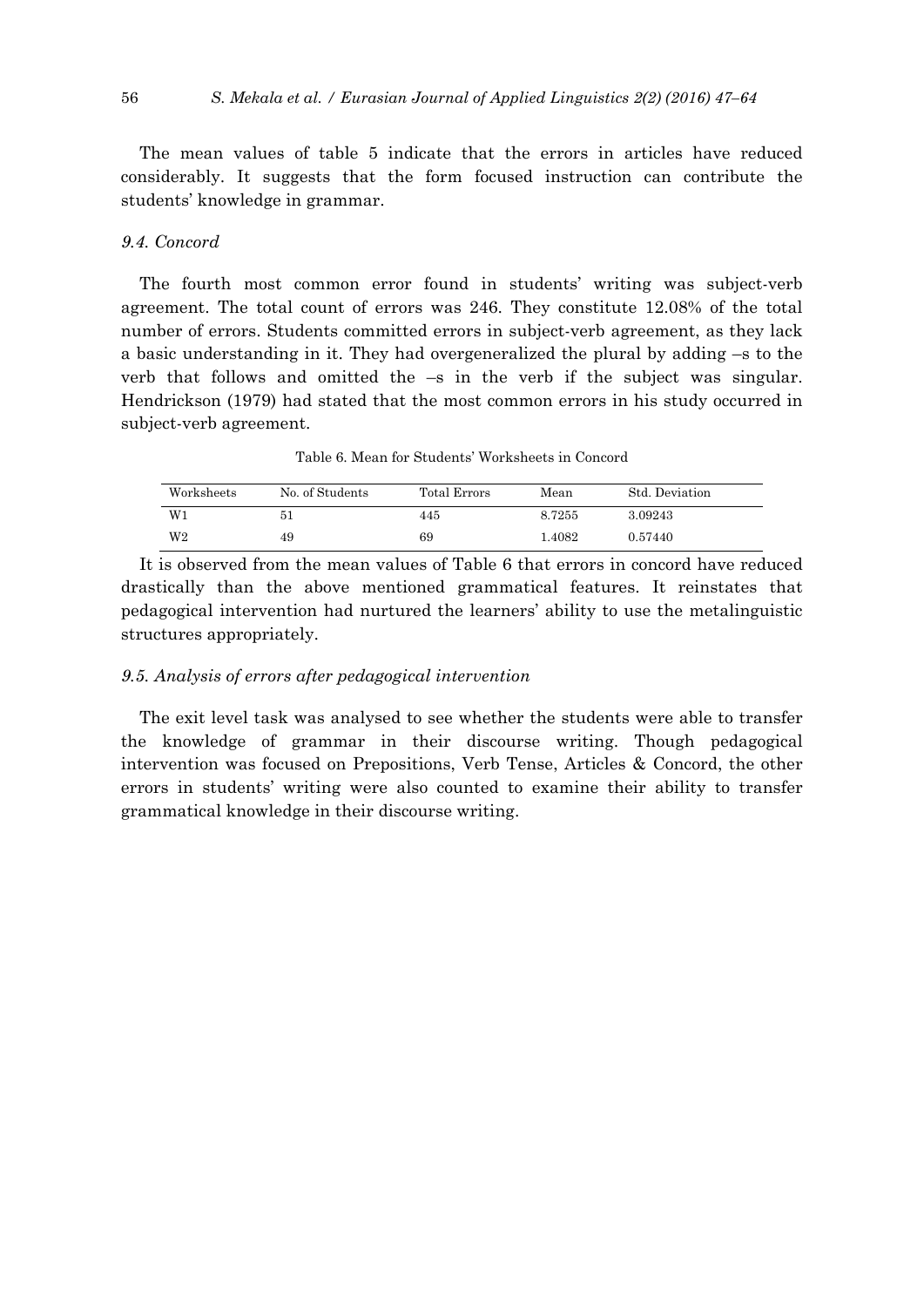| $\mathbf{S}.$ No | Type of Error             | Frequency of Errors | Percentage% |  |
|------------------|---------------------------|---------------------|-------------|--|
| $\,1\,$          | Verb Tense                | 361                 | $23.53\%$   |  |
| $\overline{2}$   | Preposition               | 315                 | 20.53%      |  |
| 3                | Articles                  | 150                 | 9.78%       |  |
| $\overline{4}$   | Concord                   | 147                 | 9.58%       |  |
| 5                | Spelling                  | 109                 | 7.11%       |  |
| 6                | Pronoun                   | 107                 | 6.98%       |  |
| 7                | Conjunction               | $51\,$              | 3.32%       |  |
| 8                | Punctuation               | 45                  | 2.93%       |  |
| $\, 9$           | Adverb                    | $39\,$              | 2.54%       |  |
| 10               | Capitalization            | 37                  | 2.41%       |  |
| 11               | Word Order                | 32                  | 2.09%       |  |
| 12               | <b>Fragment Sentences</b> | 30                  | 1.96%       |  |
| $13\,$           | Singular Plural           | 30                  | 1.96%       |  |
| 14               | Noun                      | 27                  | 1.76%       |  |
| $15\,$           | Adjective                 | $\bf 22$            | 1.43%       |  |
| 16               | Determiner                | $17\,$              | 1.11%       |  |
| 17               | Word Choice               | $13\,$              | 0.85%       |  |
| 18               | Abbreviation              | $\,2\,$             | 0.13%       |  |
| 19               | Ordinal Number            | $\overline{0}$      | $0.00\%$    |  |
|                  | Total                     | 1534                | 100%        |  |

Table 7. Errors Found in Discourse Writing (Post-Task)

It is observed from Table 7, that the frequency of errors in students' writing was 1534. It implies that errors have reduced considerably in the exit level task after form focused instruction. The total number of errors was categorized into 19 types to compare with the entry level task errors. Errors in Verb Tense persisted in students writing. In addition to it, errors in unfocused grammatical features such as Conjunction and Word Order also retained in students' writing. Apart from these errors, the other focused grammatical elements Preposition, Articles & Concord and unfocused grammatical elements Spelling, Pronoun, Punctuation, Adverb, Capitalization, Fragment Sentences, Noun, Adjective, Determiner, Word Choice, Abbreviation & Ordinal Number have reduced considerably.

## **10. Inter-rater reliability analysis**

Cohen's (1960) Kappa Inter-rater reliability is computed to measure the agreement between pre-task and post-task on the assignment of categories of a categorical variable. On the basis of students' level of improvement in employing the correct grammatical features in writing, category 1 is considered as High level of improvement, category 2 is considered as Above average, category 3 is considered as Average and category 4 is considered as Low level of improvement. Table 7 represents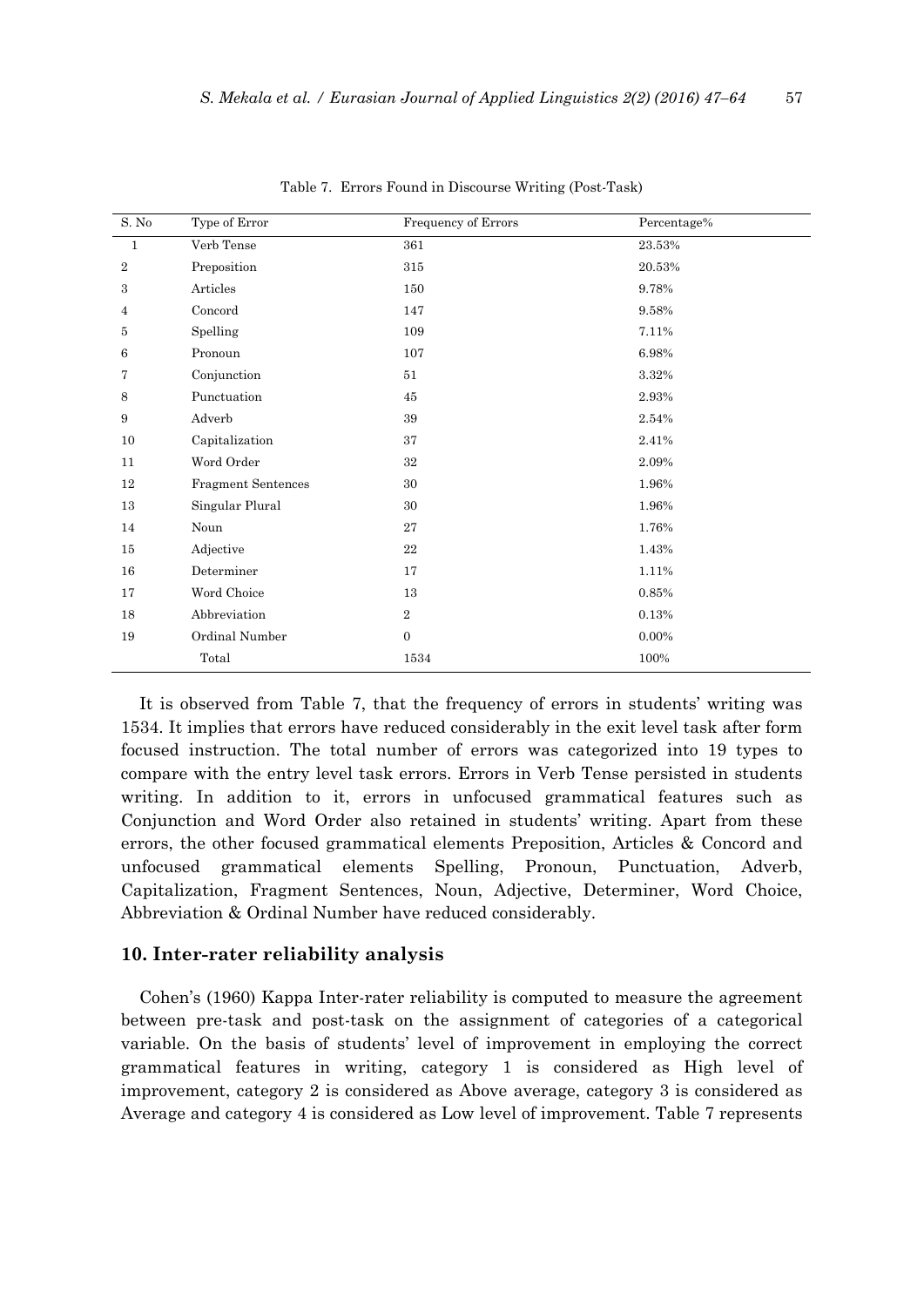the correlation coefficient of Preposition in Pre and post-task. In addition, Table 8 shows the inter-rater reliability kappa value for the same.

|                    |      |              | Post Preposition |                |                |                |  |
|--------------------|------|--------------|------------------|----------------|----------------|----------------|--|
|                    |      | 1.00         | 2.00             | 3.00           | 4.00           | Total          |  |
| Pre<br>Preposition | 1.00 | 16           | 11               | 3              | $\overline{0}$ | 30             |  |
|                    | 2.00 | 4            | 13               | 4              | 4              | 25             |  |
|                    | 3.00 | 1            | $\Omega$         | $\overline{0}$ |                | $\overline{2}$ |  |
|                    | 4.00 | $\mathbf{0}$ | $\Omega$         |                |                | $\overline{2}$ |  |
| Total              |      | 21           | 24               | 8              | 6              | 59             |  |

Table 8. Crosstabulation for Preposition in Pre- and post-task

Table 9. Kappa Inter-Rater Reliability Value for Preposition in Pre and Post-task

|                      |       | Value | Asymp. Std. Error <sup>a</sup> Approx. T <sup>b</sup> |       | Approx. Sig. |
|----------------------|-------|-------|-------------------------------------------------------|-------|--------------|
| Measure of Agreement | Kappa | .230  | .090                                                  | 2.584 | .010         |
| N of Valid Cases     |       | 59    |                                                       |       |              |

 Cohen's Kappa ranges generally from 0 to 1, in which 1 represents better reliability and 0 or less than 0 represent that agreement is attributable to chance alone. According to Landis & Koch's (1977) bench mark scale, kappa value (0.230) in table 9 reveals that there is a fair agreement with regard to prepositions in pre-task and post-task with statistically significant value p<0.01. It implies that the learners' have shown substantial improvement from pre-task to post-task in using prepositions.

Table 10 and Table 11 show the correlation coefficient of Tense in Pre and post-task and inter-rater reliability kappa value respectively.

|           |      | Post Tense     |                |                |      |       |
|-----------|------|----------------|----------------|----------------|------|-------|
|           |      | 1.00           | 2.00           | 3.00           | 4.00 | Total |
| Pre Tense | 1.00 | 16             | 6              | 0              | 0    | 22    |
|           | 2.00 | 14             | 8              |                | 0    | 23    |
|           | 3.00 | $\overline{4}$ | 4              | $\overline{0}$ | 0    | 8     |
|           | 4.00 | 3              | $\overline{2}$ | $\overline{0}$ |      | 6     |
| Total     |      | 37             | 20             |                |      | 59    |

Table 10. Crosstabulation for Tense in Pre and Post-task

Table 11. Kappa Inter-Rater Reliability Value for Tense in Pre- and Post-task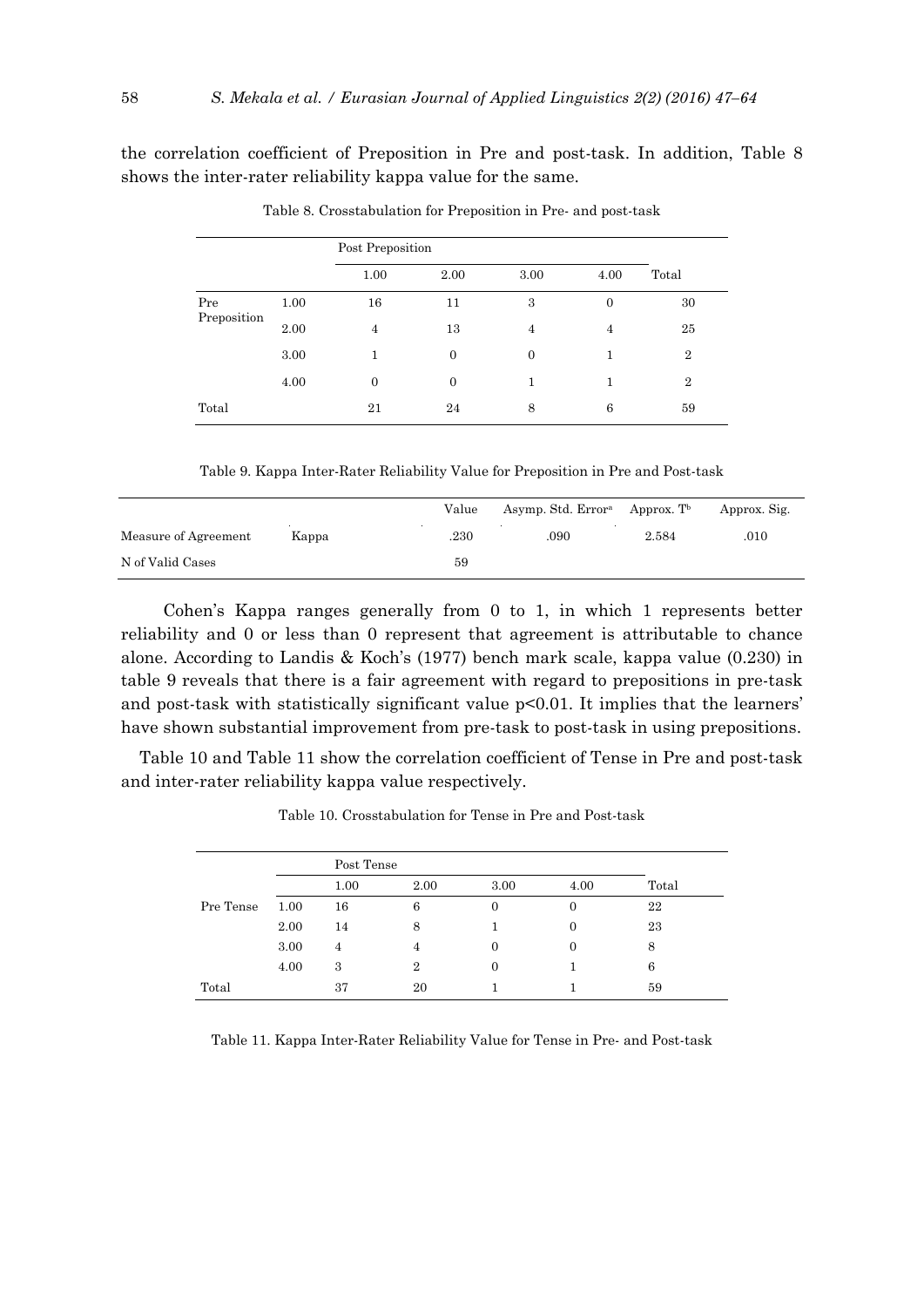|                      |       | Value | Asymp. Std.<br>Errora | Approx. Th | Approx. Sig. |
|----------------------|-------|-------|-----------------------|------------|--------------|
| Measure of Agreement | Kappa | .085  | .089                  | .983       | .326         |
| N of Valid Cases     |       | 59    |                       |            |              |

 According to Landis & Koch's bench mark scale, kappa value (0.085) in table 10 reveals that there is a slight agreement for Tense in pre-task and post-task. The statistically not significant value p=0.326 which is p>0.05 suggests that learners have difficulty in using appropriate tense in their writing. It is inferred that the learners faced this impediment as conscious unlearning has to occur in students, as they have learnt and used these erroneous structures for a long period of time.

Table 12 and Table 13 depict the correlation coefficient of Articles in Pre and posttask and inter-rater reliability kappa value respectively.

|              |      | Post Articles    |                |                  |                |                |  |
|--------------|------|------------------|----------------|------------------|----------------|----------------|--|
|              |      | 1.00             | 2.00           | 3.00             | 4.00           | Total          |  |
| Pre Articles | 1.00 | 27               | 9              | 4                | $\overline{0}$ | 40             |  |
|              | 2.00 | 6                | $\overline{0}$ | 3                | 7              | 16             |  |
|              | 3.00 | $\boldsymbol{0}$ | $\overline{2}$ | $\mathbf{0}$     | $\overline{0}$ | $\overline{2}$ |  |
|              | 4.00 | 1                | $\mathbf{0}$   | $\boldsymbol{0}$ | $\overline{0}$ | 1              |  |
| Total        |      | 34               | 11             | 7                | 7              | 59             |  |

Table 12. Crosstabulation for Articles in Pre and Post-task

Table 13. Kappa Inter-Rater Reliability for Articles in Pre and Post-task

|                      |       | Value | Asymp. Std.<br>Errora | Approx. T <sup>b</sup> | Approx. Sig. |
|----------------------|-------|-------|-----------------------|------------------------|--------------|
| Measure of Agreement | Kappa | .019  | .064                  | .218                   | .828         |
| N of Valid Cases     |       | 59    |                       |                        |              |

 On the basis of Landis & Koch's bench mark scale, kappa value (0.019) in table 12 reveals that there is a slight agreement for Articles in pre-task and post-task. The statistically not significant  $p=0.828$  ( $p>0.05$ ) in Articles indicates that the students were not able to exhibit the substantial improvement in the post-task. Though they were able to show considerable improvement in the worksheets, they were not able to retrieve and execute in the post-task due to their mother tongue interference.

Table 14 and Table 15 indicate the correlation coefficient of Concord in Pre and post-task and inter-rater reliability kappa value for the same.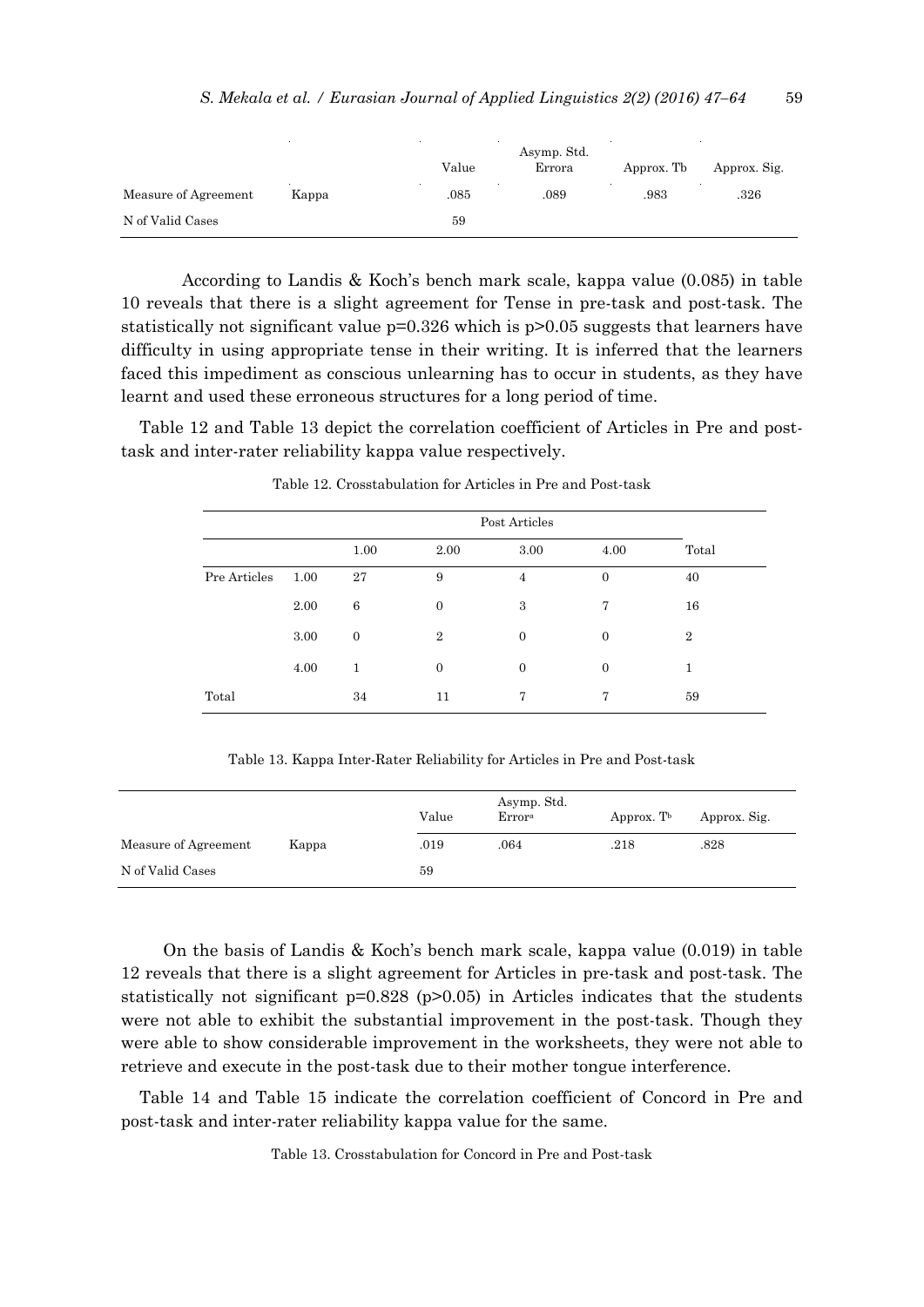|             |      | Post Concord |          |      |                |       |
|-------------|------|--------------|----------|------|----------------|-------|
|             |      | 1.00         | 2.00     | 3.00 | 4.00           | Total |
| Pre Concord | 1.00 | 17           | 9        | 0    | 0              | 26    |
|             | 2.00 | 10           | 3        | 12   | 2              | 27    |
|             | 3.00 | 3            | 0        |      | $\overline{2}$ | 5     |
|             | 4.00 | $\mathbf{0}$ | $\Omega$ |      | 0              |       |
| Total       |      | 30           | 12       | 13   |                | 59    |

Table 14. Kappa Inter-Rater Reliability Value for Concord in Pre and Post-task

|                      |       | Value | Asymp. Std.<br>Error <sup>a</sup> | Approx. $T^b$ | Approx. Sig. |
|----------------------|-------|-------|-----------------------------------|---------------|--------------|
| Measure of Agreement | Kappa | .003  | .076                              | .037          | .970         |
| N of Valid Cases     |       | 59    |                                   |               |              |

 On the basis of Landis & Koch's bench mark scale, kappa value (0.003) in table 14 reveals that there is a slight agreement for Concord in pre-task and post-task. The statistically not significant  $p=0.970$  ( $p>0.05$ ) shows that the learners were not able to show considerable improvement. It is inferred that learners were not able to unlearn certain overgeneralizations in concord, though they exhibited substantial improvement in the worksheets.

## **11. Results and discussions**

#### *11.1. Research question 1*

This study confirms that students are able to transfer the simple grammar structures they learned into their writing. The total number of errors in the pre-task is 2037, which has been reduced to 1534 in the post-task. This is a clear indicator that the students' were able to transfer grammar structures they learned into their writing. But taking into account the inter-rater reliability analysis of the learners' improvement from pre-task to post-task, it is found that the students found it difficult to transfer their learned knowledge of grammar with regard to verb tense, articles and Concord. It is conformed that interference of mother tongue, complexity of grammar rules and overgeneralizations has inhibited the transfer of these learned grammar items into their writing. The increase in instruction time and practice in discourse may facilitate the transfer of language learning to a great extent in students' writing.

#### *11.2. Research question 2*

Focused grammatical feature Preposition has been easily transferred into their writing. It indicates that grammar feature that is not influenced by mother tongue interference can be transferred easily. In addition, Prepositions have no complex rules. They have multiple semantic usages. When the learners are able to comprehend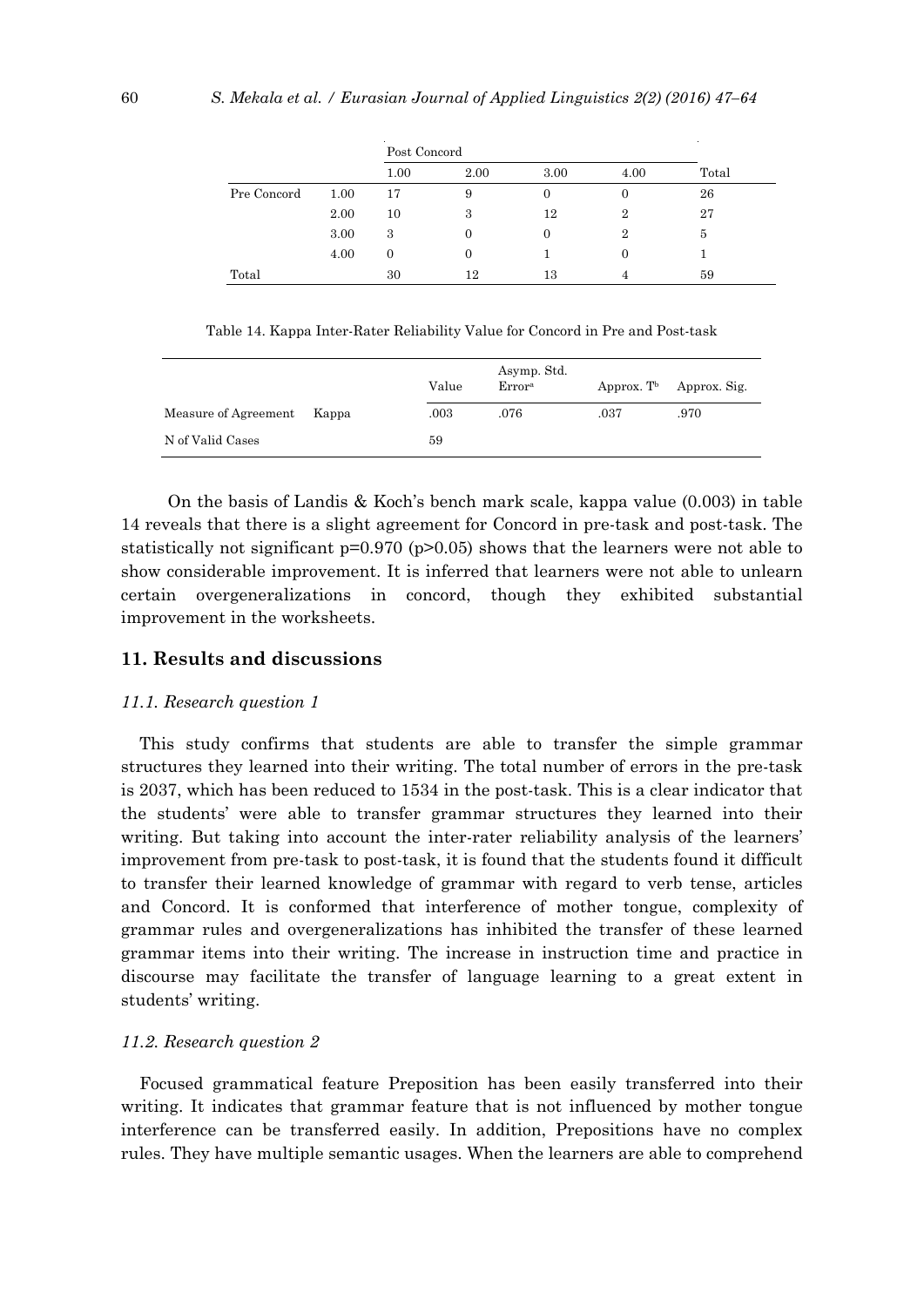the multiple functions of syntactic structures, they are able to transfer it into their writing. Further, the students have also transferred unfocused grammar elements such as: Spelling, Capitalization, Punctuation, Word Choice, Determiner & Singular Plural. It is inferred that focus on main grammatical features have influenced students to consciously notice and be aware of all the grammar structures.

Errors in Verb Tense persisted in students' writing because students faced great difficulty in mastering English Tense-Aspect due to linguistic complexity and several grammatical functions. The ambiguities in using appropriate Verb Tense in students' writing are:

- (i) Tense Error- ambiguity between use of Tense and Aspect
- (ii) Form Error- misconception in using the infinitive and gerund forms
- (iii) Inflectional Error- Addition of inflection on an infinitive verb

 It implies that the students' have overgeneralized the target language Verb Tense rules. The incomplete application and misconception of Tense rules inhibit the students to use it appropriately in their writing. More exposure to target language and practice in discourse can assist the students to use Verb Tense appropriately in their writing.

In addition to verb tense, errors pertaining to Aricles, Concord, Word order and Conjunction also persisted in students' writing. The recurrence of these errors is due to the negative transfer of mother tongue linguistic structures over target language structures. When Articles are not found in mother tongue, the second language learners either fail to use it or misplace them in their writing. In English, the syntactic pattern has a specific word order (S+V+DO+IO); when the students' native language differs from the target language, the errors in word order occur. In the same manner, errors in Conjunction are caused due to mother tongue interference. The students in this study have included the conjunctions 'and' & 'but' redundantly in their writing. When the teacher made the students to be consciously aware of the linguistic differences between two languages, the errors regarding Word order and Conjunction have reduced to a large extent. With reference to Concord, learners' have to unlearn certain overgeneralizations misunderstood by them. It requires considerable time to unlearn the misconstrued rules from their young age. More exposure to concord and discourse would pave way for significant improvement.

## *11.3. Research question 3*

Detterman & Sternberg (1993) believe that transfer of learning is influenced by certain factors. On this basis, the factors that instigate students' transfer of metalinguistic knowledge in writing are analyzed in this study. It was observed that four Pedagogical factors foster the transfer of language. They are:

- a) Form focused instruction
- b) Sequence of worksheets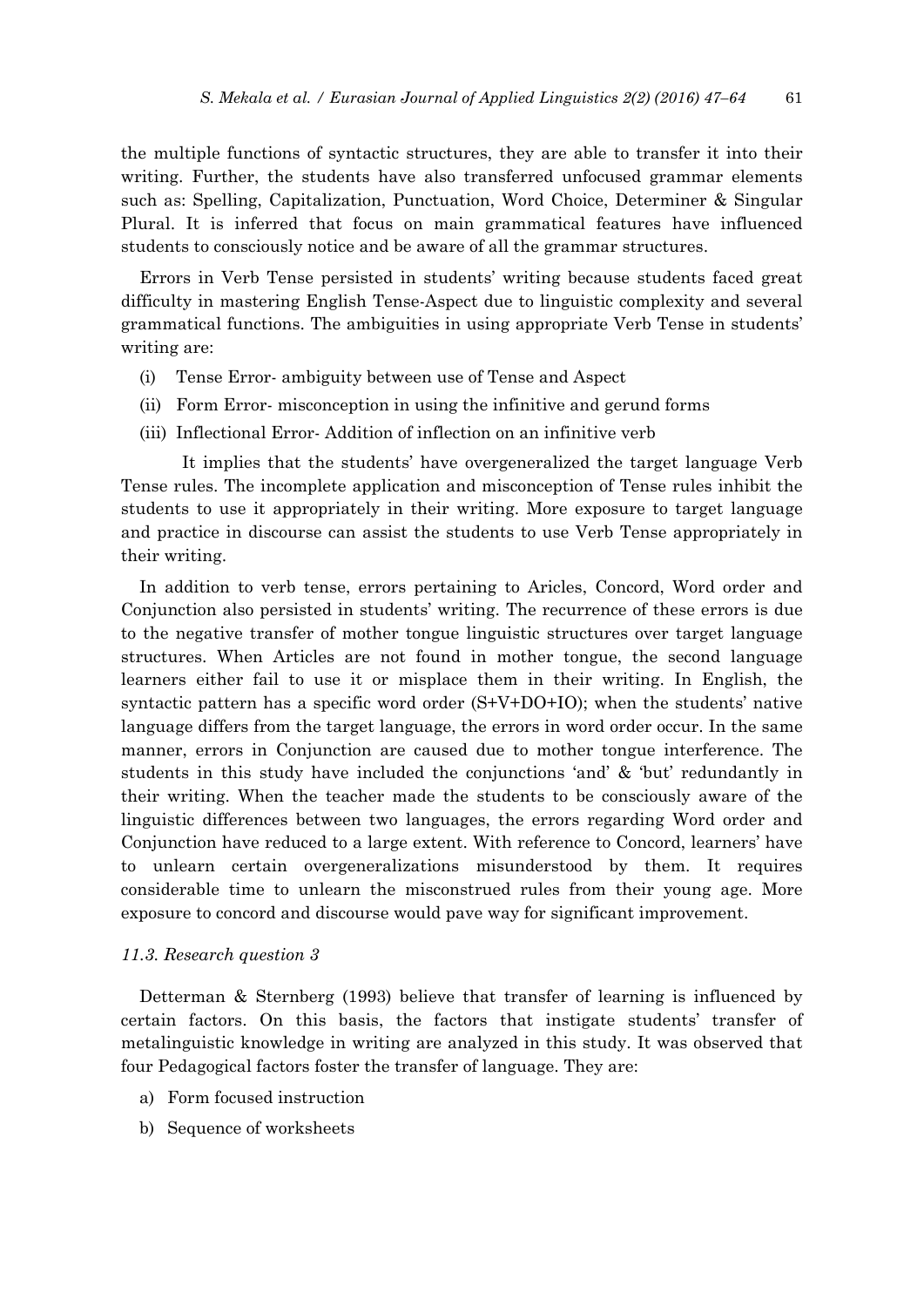- c) Conscious noticing of errors
- d) Application transfer
- e) Motivation

Form-Focused instruction equipped the learners to be consciously aware of the target language structures. The conscious awareness of language helped the learners to transform the declarative knowledge to procedural knowledge. It was evident from the students' writing that grammar instruction has fostered the learners to reflect the metalinguistic knowledge in their writing. Discrete-point worksheets were administered to make them comprehend the usage of specific grammatical features. The evaluated worksheets were also distributed to the students to make them consciously notice the errors, which in turn facilitated the students' to transfer appropriate learned grammar structures into their discourse writing. The application of learned grammar knowledge has made them aware of the nuances of functional grammar and aided them to be autonomous in their writing tasks. When the students were informed about the entry & exit level performance, they were excited to note that the errors in their writing had reduced considerably. This positive factor motivated them to write appropriate grammatical structures confidently in their subsequent activities. It was surprising to note that when the learners' level of confidence was high, they are able to transfer their learned previous grammar knowledge successfully into their writing.

## **12. Conclusion**

 Transfer in Language Learning with specific reference to grammar skills is involved in the transfer of linguistic features with the learner's performance. The outcome of grammar learning lies on the learners' ability to transfer the learned grammar knowledge in all communicative contexts. The results of this study indicate that learners who have received Form-Focused instruction are able to transfer the grammar knowledge attained through discrete-point grammar tasks into their written discourse. It implies that Form-Focused pedagogical intervention can assist the learners to transfer their learned grammar knowledge into their L2 writing. In addition, there is a substantial decrease of errors in students' writing. It can be concluded that pedagogical factors play a significant role in the transfer of learned grammar knowledge into L2 writing.

#### **References**

- Alderson, J. C., Clapham, C., & Steel, D. (1997). Metalinguistic knowledge, language aptitude and language proficiency. *Language Teaching Research, 1*, 93-121. **http://doi.org/c8cxt8**
- Barnett, S. M., & Ceci, S. J. (2002). When and where do we apply what we learn?: A taxonomy for far transfer. *Psychological Bulletin, 128*(4), 612. **http://doi.org/cnk7rg**
- Bialystok, E. (1979). Explicit and implicit judgements of L2 grammaticality. *Language Learning*, 29(1), 81-103. **http://doi.org/b3nqjd**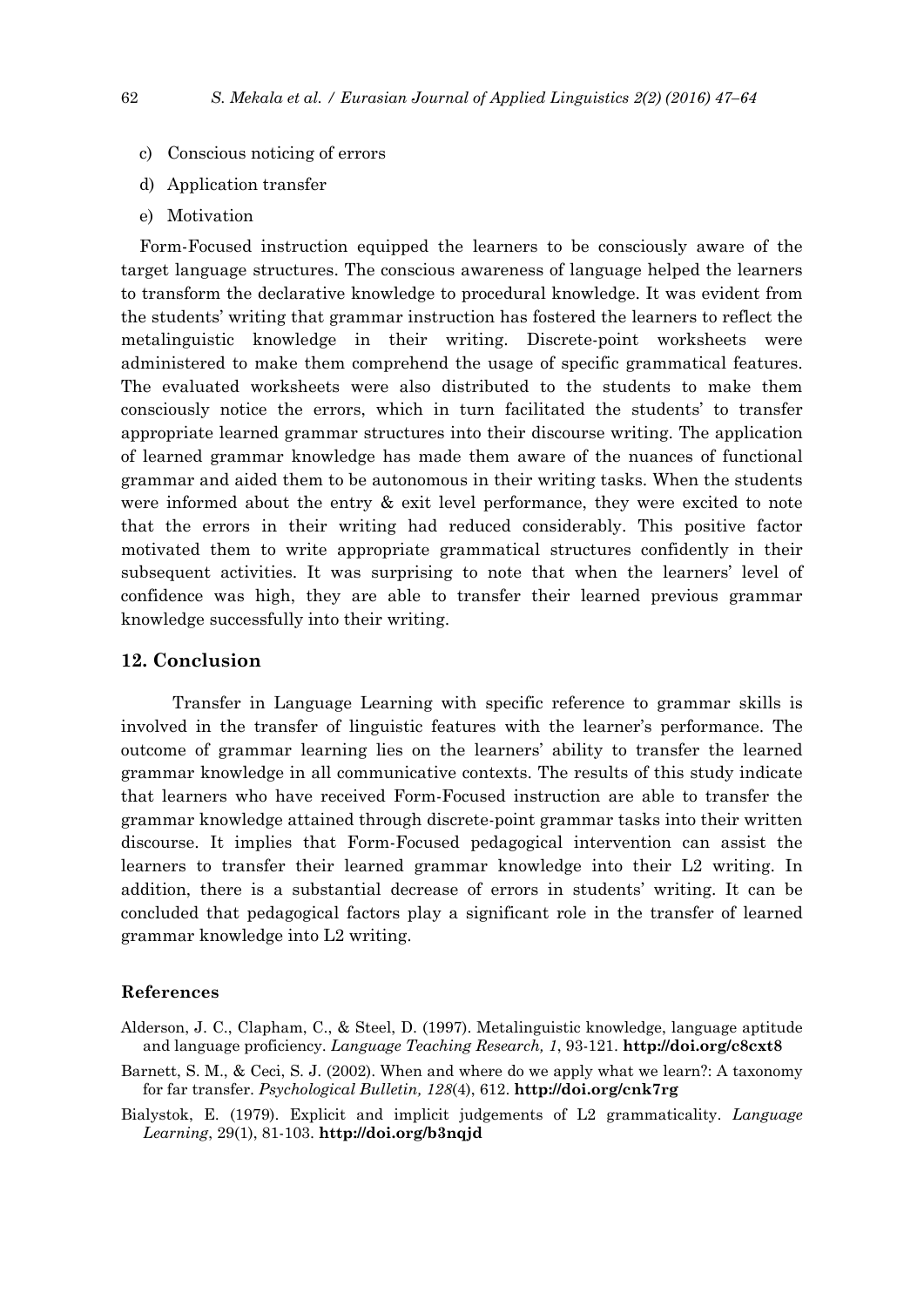- Braddock, R., Lloyd-Jones, R., & Schoer, L. (1963). *Research in written composition*. Urbana, IL: National Council of Teachers of English.
- Celce-Murcia, M. (1991). Grammar pedagogy in second and foreign language teaching. *TESOL Quarterly, 25*(3), 459-512. **http://doi.org/bvqc49**
- Celce-Murcia, M. (1992). Formal grammar instruction: An educator comments. *TESOL Quarterly*, *26*(2), 406-408. **http://doi.org/csk4ss**
- Celce-Murcia, M. & Larsen-Freeman, D. (with H. Williams) (1999). *The Grammar book: An ESL/EFL teacher's course* (2nd ed.). Boston, MA: Heinkle & Heinkle.
- Cohen, J. (1960). A coefficient of agreement for nominal scales. *Educational and Psychological Measurrement, 20,* 37-46. **http://doi.org/dghsrr**
- Detterman, D. K. (1993). *The Case for the prosecution: Transfer as an epiphenomenon*. In D. K. Detterman & R. J. Sternberg (Eds.), *Transfer on trial: Intelligence, cognition, and instruction* (pp. 1-24). Norwood, NJ: Ablex.
- Detterman, D. K., & Sternberg, R. J. (Eds.) (1993). *Transfer on trial: Intelligence, cognition, and instruction*. Norwood, NJ: Ablex.
- Doughty, C. (1991). Second language instruction does make a difference: Evidence from an empirical study of second language relativization. *Studies in Second Language Acquisition*, *13*(4), 431-469. **http://doi.org/c4vf9t**
- Elder, C., Warren, J., Hajek, J., Manwaring, D., & Davies, A. (1999). Metalinguistic knowledge: How important is it in studying a language at university? *Australian Review of Applied Linguistics*, *22*(1), 81-95.
- Ellis, R. (1993). The structural syllabus and second language acquisition. *TESOL Quarterly*, *27*(1), 91-113. **http://doi.org/dtdmkp**
- Ellis, R. (2004). The definition and measurement of L2 explicit knowledge. *Language Learning*, *54*, 227-75. **http://doi.org/bm7pn8**
- Ellis, R. (2006). Current issues in the teaching of grammar. An SLA perspective. *TESOL Quarterly*, *40*(1), 83-107. **http://doi.org/d447kq**
- Haskell, E. H. (2001). *Transfer of learning: Cognition, instruction and reasoning*. New York: Academic Press.
- Hendrickson, J. (1979). Error analysis and error correction in language teaching. *SEAMEO Regional Language Center*, Singapore.
- Hillocks, G., Jr. (1986). *Research on written composition: New directions for* teaching. Urbana, IL: National Council of Teachers of English.
- Hulstijn, J. H. (2005). Theoretical and empirical issues in the study of implicit and explicit second language learning: Introduction. *Studies in Second Language Acquisition*, *27*(2), 129-140. **http://doi.org/bct3kr**
- Knapp, P. & M. Watkins (1994). Context-text-grammar: Teaching the genres and grammar of school writing in infants and primary classrooms. Sydney: Text Productions.
- Knowles, M. S. (1970). *The Modern practice of adult education* (Vol. 41). New York: New York Association Press.
- Krashen, S. D. (1982). *Principles and practice in second language acquisition*. New York: Prentice Hall.
- Landis, J. R., Koch, G. G. (1977). The measurement of observer agreement for categorical data. *Biometrics, 33,* 159-174.
- Larsen-Freeman, D. (1991). Teaching grammar. In M. Celce-Murcia (Ed.), *Teaching English as a second or foreign language* (pp. 279-283). Boston, MA: Heinle & Heinle.
- Long, M. H. (1993). Does second language instruction make a difference? A review of research. *TESOL Quarterly, 17*(3), 359-382. **http://doi.org/ffdjw7**